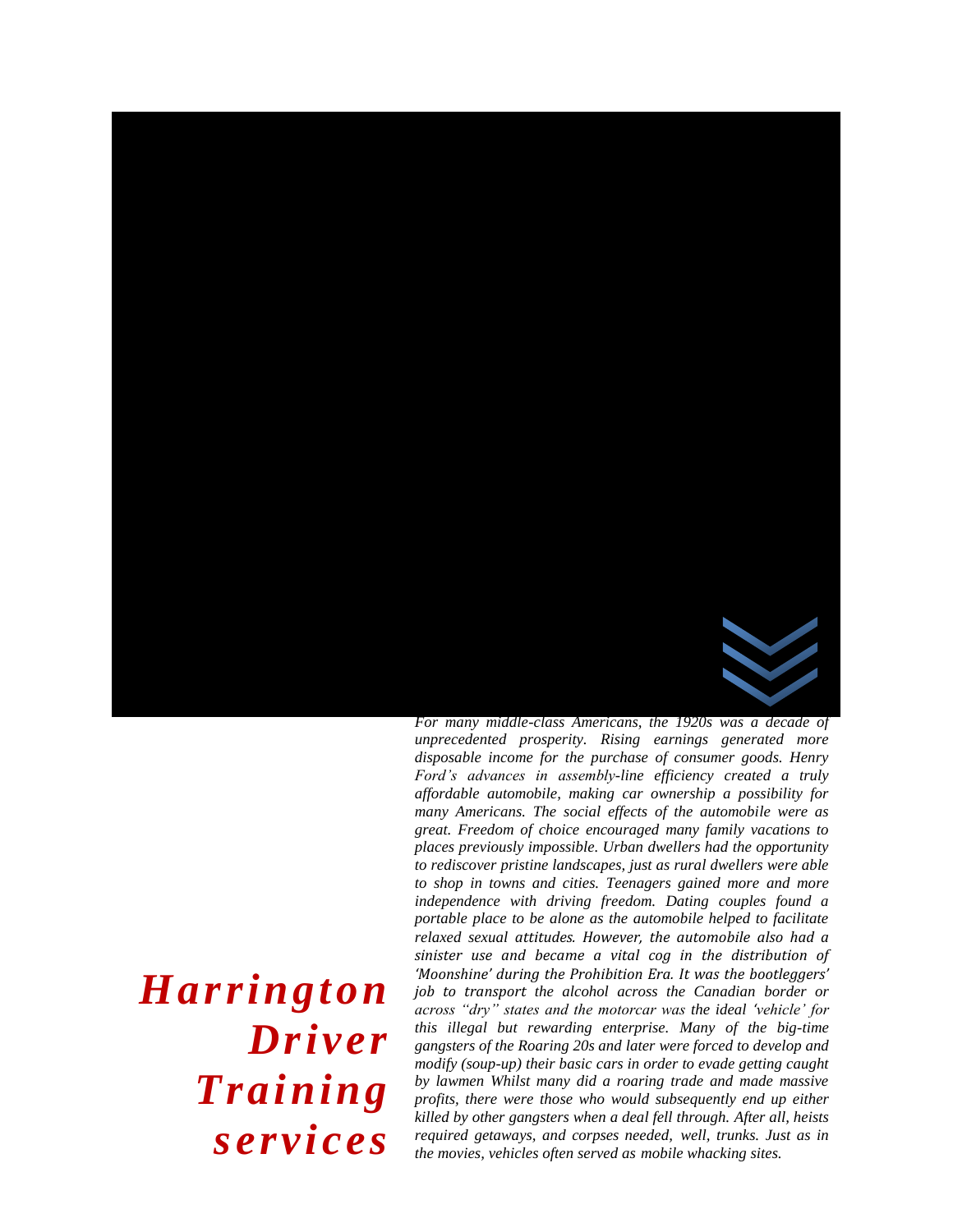*"Moonshine" Motorcars of the Prohibition Era*

*Tom Harrington LL B F Inst. MTD (August 2020)*

*"From North Carolina to Spokane, Washington, bootleggers during the Prohibition Era used "souped-up" automobiles to stay ahead of federal agents and local police while transporting illegal whiskey on back roads in the dark of night". Often overlooked by historians, the rapid rise of a motorcar culture greatly contributed to the lawlessness that characterized the Prohibition Era. Nowhere was this more evident than along the bootlegging routes. <sup>1</sup>*

#### *Introduction*

Tor the first decade of the 20th century in the USA, the "horseless carriage" was just a device of luxury for the elite. Beginning in 1913, however, with Henry Ford's implementation of the assembly line to mass produce the The first decade of the 20th century in the USA, the "horseless carriage" was just a device of luxury for the elite. Beginning in 1913, however, with Henry Ford's implementation of the assembly line to mass produce the Mod American wage earner could afford a motor vehicle. Besides the numerous benefits "automobility" provided—including greater access to market goods—the marked uptick in motor vehicle sales spurred a robust automobile culture. In turn, prohibitionists hoped to utilize this important societal development to change the attitudes and actions of drinkers. Dry organizations like the Women's Christian Temperance Union (WCTU) and the Anti-Saloon League (ASL) gained momentum and garnered the national spotlight in the late 19th century, a couple decades prior to the Ford Motor Company flooding  $2$  the American market with its "universal car." By the time widespread passage of local, state, and national prohibition laws were finally realized in the 1910s and 1920s, the precipitous wave of automobile ownership was fully inundating the country.<sup>3</sup> In turn; drys embraced the motorcar craze of the early 20th century. They utilized automobiles in public parades to disseminate their anti-alcohol message and traveled in them to deliver speeches in churches and capital buildings.

l

<sup>&</sup>lt;sup>3</sup> W.J. Rorabaugh, *Prohibition: A Concise History*, (New York: Oxford University Press, 2018), 88-89; Lisa McGirr. *The War on Alcohol: Prohibition and the Rise of the American State,* (New York: W.W. Norton, 2016), 33; Daniel Okrent, *Last Call: The Rise and Fall of Prohibition*, (New York: Scribner, 2010), 141-145; Julien Comte. *""Let the Federal Men Raid*": *Bootlegging and Prohibition Enforcement in Pittsburgh."* Pennsylvania History: A Journal of Mid-Atlantic Studies 77, no. 2 (2010): 166-92.



<sup>1</sup> googl;e.com

<sup>2</sup> Richard Crawford, *"Local Effort to Make San Diego Dry Was All Washed Up,"* San Diego Union-Tribune, February 24, 2011 accessed at http://www.sandiegoyesterday.com/wpcontent/uploads/2011/03/Anti-Saloonists1.pdf; *"Automobiles Instead of Rum,"* Brewers Journal and Barley Malt and Hop Trades' Reporter, (New York City: New York), October 1, 1916; *"Welcome Pussyfoot Home,"* New York Times, April 25, 1920.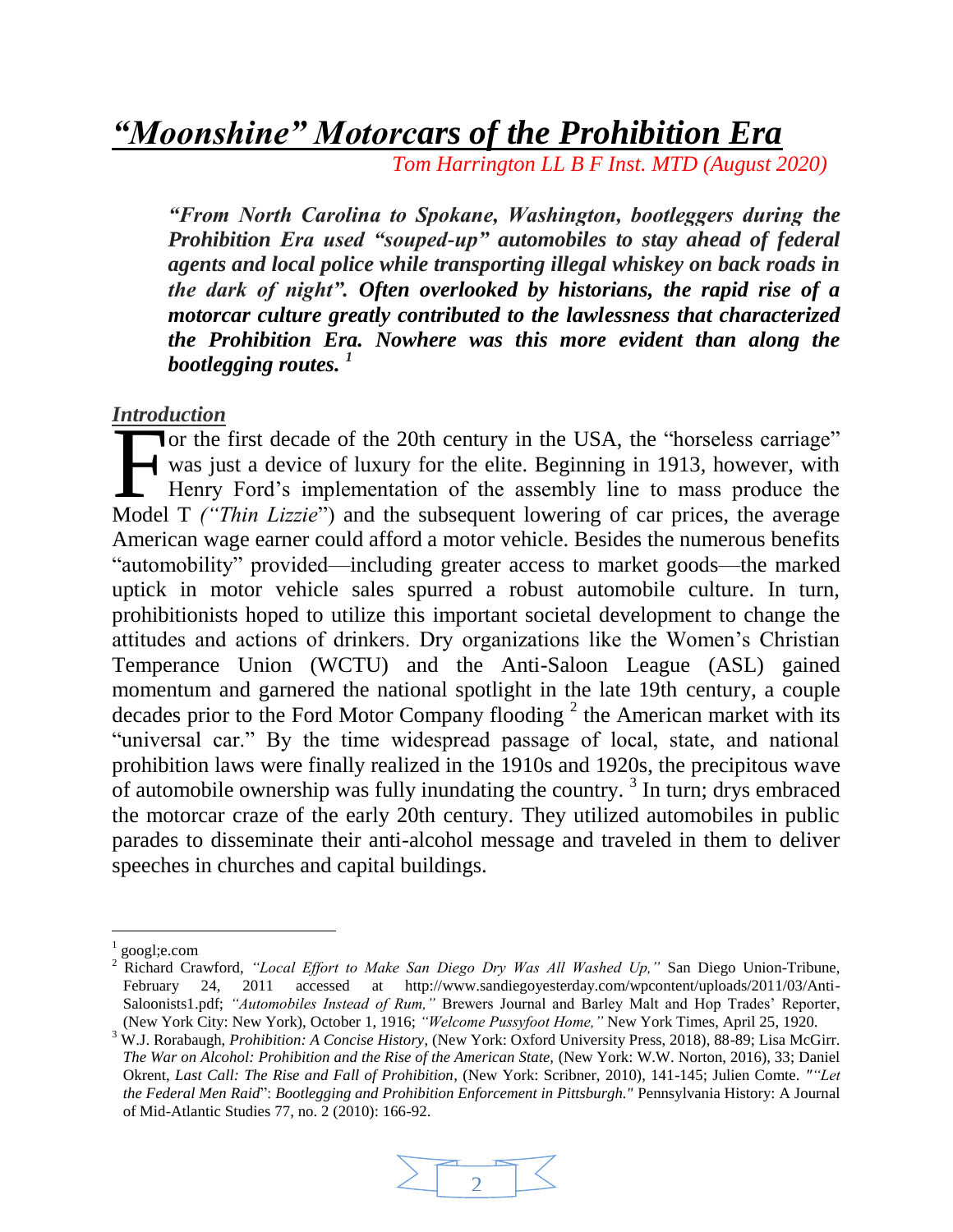Described by Herbert Hoover - US president from 1929-1933, as *"a great social and economic experiment",* - prohibition had a considerable impact on American society before its repeal in 1933. The prohibition  $-$  a ban which prevented alcohol from being made, transported or sold – was established across the United States in January 1920 and would remain in force for 13 years. How successful was prohibition in its aims and who were the gangsters who profited from the bootleg business during the prohibition era and what type of automobiles did they drive? Prohibition was the attempt to outlaw the production and consumption of alcohol in the United States. The call for prohibition began primarily as a religious movement in the  $19<sup>th</sup>$  century– the state of Maine passed the first state prohibition law in 1846, and the Prohibition Party was established in 1869. The movement gained support in the 1880s and 1890s from social reformers who saw alcohol as the cause of poverty, industrial accidents, and the break-up of families; others associated alcohol with urban immigrant ghettos, criminality, and political corruption. Groups such as the Women's Christian Temperance Union (WCTU), formed in 1874, and the Anti-Saloon League (ASL), founded in 1893, became powerful crusading forces and by 1916, twenty six of the then forty eight states had already passed prohibition laws. Passed in February 1933 and ratified on 5 December 1933, the 21st Amendment repealed the 18th and so ended prohibition in the United States. Control of alcohol after 1933 became a state rather than a federal issue. A small number of states remained 'dry' for some years – Mississippi was the last until 1966, but there were still local areas where the ban on alcohol remained  $4$ 

### *Modify Their Cars*

Starting in the Prohibition Era of the 1920s, big city gangsters like Al "Scarface" Capone, "Baby face" Nelson, John Dillinger, "Lucky "Luciano and others, paid small-town brewers to provide them with cut-price, illegal alcohol to distribute among speakeasies. <sup>5</sup> Law enforcement naturally took a dim view of this enterprise, forcing still operators (Brewers) to work after dark, hence the term "moonshine". As with any business, manufacturing the product was only half the challenge, and the job of getting it from stills to customers fell to the bootleggers.

 $5$  A speakeasy, also called a blind pig or blind tiger, is an illicit establishment that sells alcoholic beverages. Such establishments came into prominence in the United States during the Prohibition era (1920–1933.



l <sup>4</sup> W.J. Rorabaugh, Prohibition: A Concise History, (New York: Oxford University Press, 2018), 88-89; Lisa McGirr. *The War on Alcohol: Prohibition and the Rise of the American State,* (New York: W.W. Norton, 2016), 33; Daniel Okrent, *Last Call: The Rise and Fall of Prohibition*, (New York: Scribner, 2010), 141-145; Julien Comte. *""Let the Federal Men Raid*": Bootlegging and Prohibition Enforcement in Pittsburgh." Pennsylvania History: A Journal of Mid-Atlantic Studies 77, no. 2 (2010): 166-92.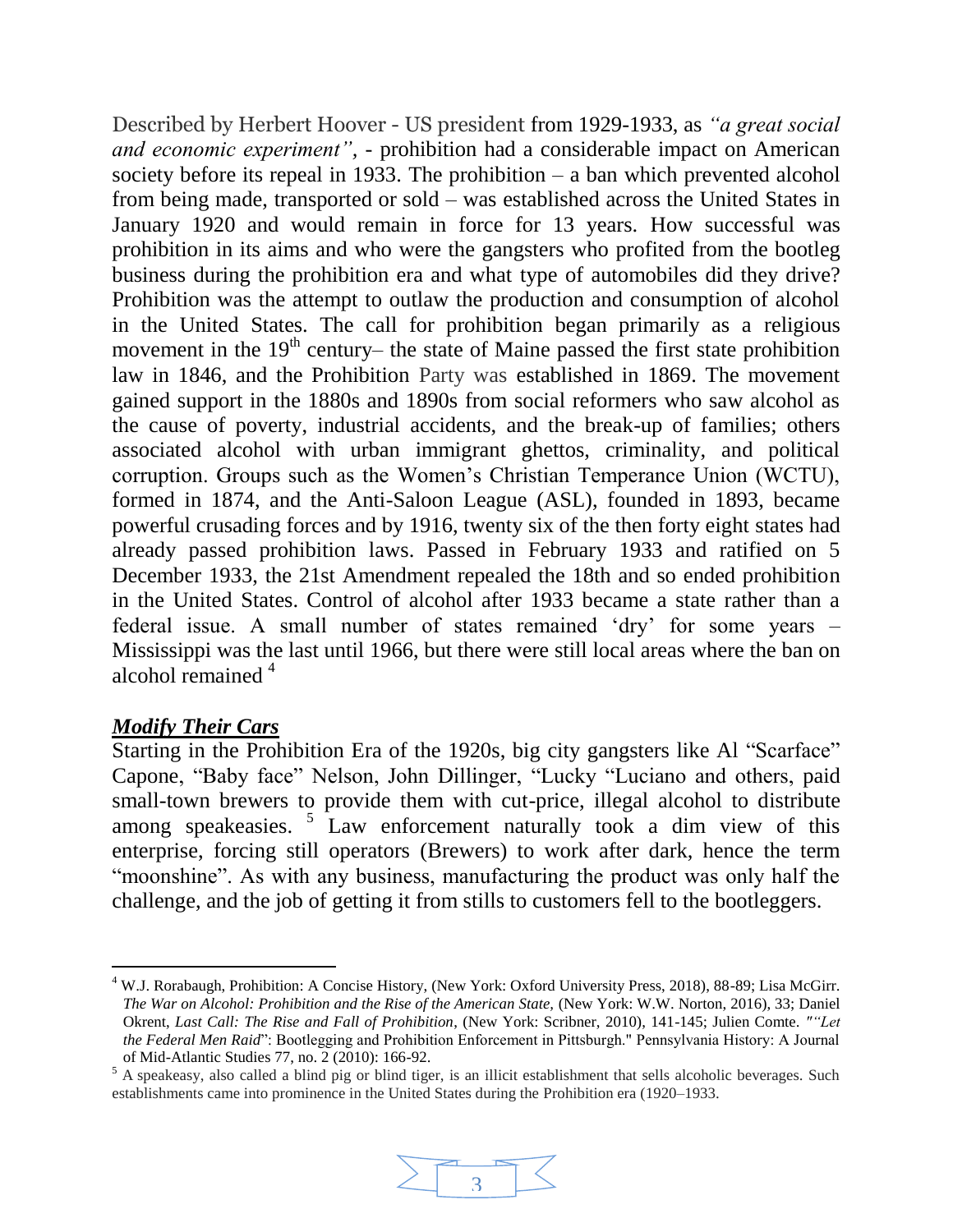It was the bootleggers' job to transport the alcohol across the Canadian border or across "dry" states. Having to distribute their illicit products under the radar quickly, moonshiners were forced to develop and modify their cars in order to avoid getting caught by lawmen. <sup>6</sup> According to Junior Johnson, one of the greatest legends in NASCAR<sup>7</sup> racing and a former North Carolina bootlegger:

# *"You had to have fast cars to haul your whiskey to the people and to get away from the revenuers, the Alcoholic Beverage Control Commission and the federal officers,"*

Although Prohibition was repealed in 1933, the taste for illegal moonshine endured until the 1960s, and a number of drivers continued "runnin' shine" while evading the tax men who were attempting to scupper their operations. Later, when attempting to defend prohibition, they referenced soaring car production and sales statistics. Nevertheless, prohibitionists and those who supported their message failed to foresee that the culture of automobility would ultimately play a role in steering the "noble experiment" to its demise. Recent historians have correctly identified the fatal flaw of the 18th Amendment: its inability to be effectively enforced. *(The 18th Amendment was the only Amendment ever repealed under the US Constitution. Ed.)* Specifically, scholars have pointed to abusive and corrupt liquor agents, lack of governmental funding and resources, and troubles due to concurrent enforcement. While all of these were indeed problems with policing during the era of prohibition, historians have largely neglected how automobility in America fostered a bootlegging culture and presented predicaments to dry enforcers. The jobs of sheriffs, municipal officers, state troopers, and federal agents became more demanding as automobile usage became more popular.

# *Ford V8 – "Moonshiners" Iconic Hot Rod*

In the "Roaring" 20s, and the era of jazz, three out of four cars on the road were Model T Fords. Capable of up to 45 mph and priced at \$250, the Model T ("Tin Lizzie") was ubiquitous, making it possible for the bootlegger to blend in. The auto magnate Henry Ford was a staunch teetotaler, but the car that made him rich also became the most popular bootlegging car of the Prohibition Era. Early bootleggers could move ninety gallons of booze in a Model T, which was worth \$4,000.

l



<sup>6</sup> Richard Crawford, *"Local Effort to Make San Diego Dry Was All Washed Up,"* San Diego Union-Tribune, February 24, 2011 accessed at [http://www.sandiegoyesterday.com](http://www.sandiegoyesterday.com/) Saloonists1.pdf; *"Automobiles Instead of Rum,"* Brewers Journal and Barley Malt and Hop Trades' Reporter, (New York City: New York), October 1, 1916; *"Welcome Pussyfoot Home,"* New York Times, April 25, 1920.

<sup>7</sup> National Association for Stock Car Auto Racing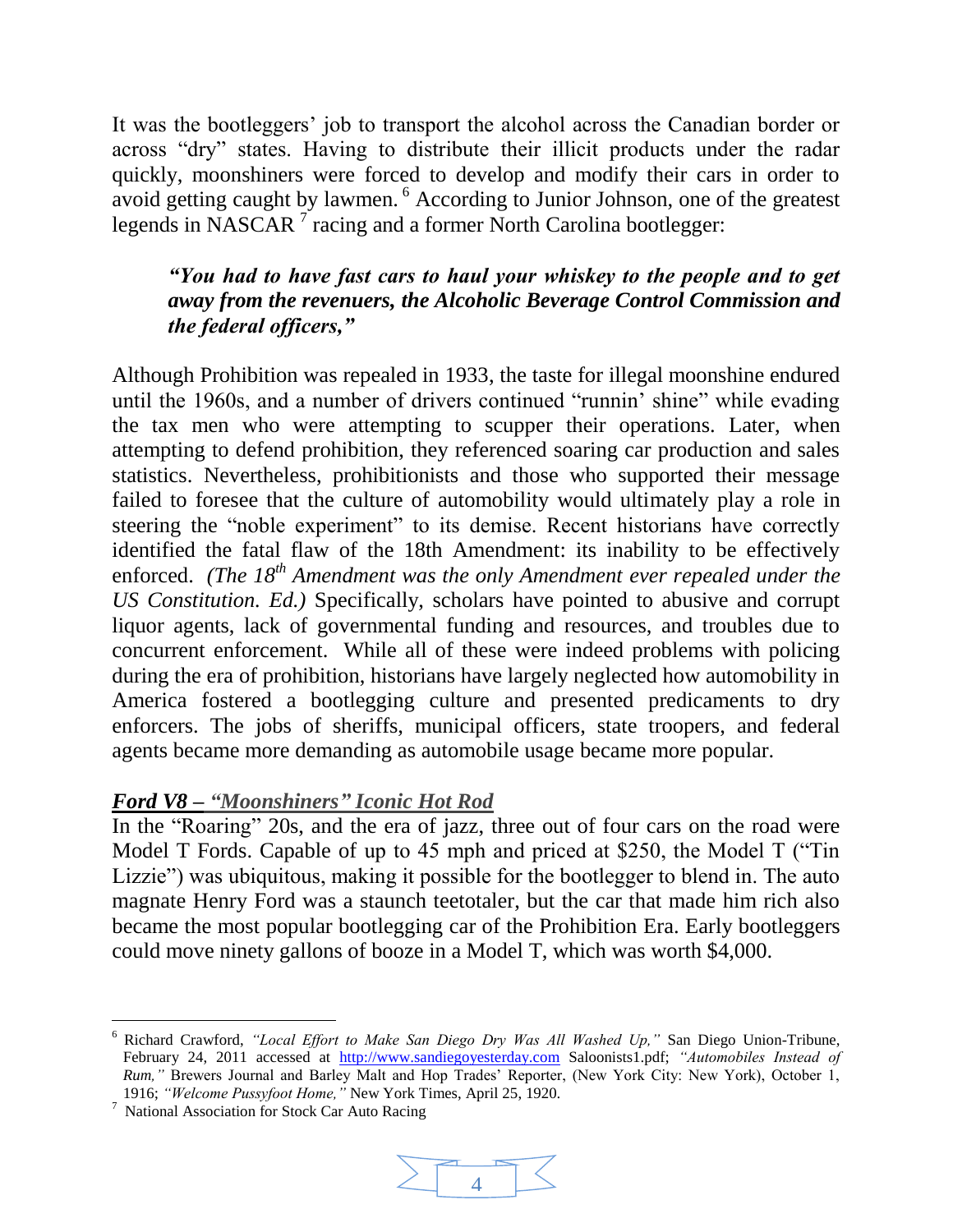At the time, the average household income was a little over \$700 per year. Most bootleggers used stock Model Ts, but some added false bottoms to hide the alcohol with cargo like live chickens on top. The Model T was produced for 18 years beginning in October 1908. It was replaced by the Model A in 1927. The Ford Model 18, or "Ford V8," was introduced in 1932 and became the 'moonshiners' iconic hot rod in the 1940s and 1950s. Bank robbers and highway outlaws were partial to high-powered Fords. [Clyde Barrow](http://en.wikipedia.org/wiki/Bonnie_and_Clyde) of the notorious crime duo Bonnie and Clyde [wrote a note to Henry Ford](http://www.lettersofnote.com/2009/12/what-dandy-car-you-make.html) thanking him for the Model 18's reliability and speed. The pair ultimately met their maker in one. Bank robber John Dillinger escaped from an "escape proof" jail in Crown Point, Indiana and stole the county sheriff's new Ford V8 in March 1934. On April 22, 1934, Dillinger used a 1930 Ford Model A to escape federal agents near Little Bohemia, Wisconsin. The car sold at auction in 2010 for \$165,000. A few days later, he ditched the car in Chicago and exchanged it for a faster 1934 Ford V8. The [shot-up 1934 Ford](http://texashideout.tripod.com/warrencar.html) sold for \$250,000 in 1988 to a casino. Dillinger also wrote a letter to Ford, extolling the virtues of the V8.

### *The Cadillac*

l

Al Capone  $\overline{8}$  loved [Cadillacs,](http://www.cadillac.com/) which were also used by Cook County police. A Cadillac figured in eyewitness accounts surrounding the St. Valentine's Day Massacre warehouse in 1929. Capone owned one of the worlds's first armoured cars - a 1928 [V8 Cadillac](http://www.fivefamiliesnyc.com/2012/07/al-capones-famous-cadillac-complete.html) clad in three thousand pounds of steel. It included a police band radio and was painted the same colour to match the Cadillacs driven by Chicago police. When Capone went to prison in 1931, he left the car with a Chicago dealer for resale. It was bought by a London amusement park operator in 1933, changed hands several times and [went on auction](http://www.rmauctions.com/CarDetails.cfm?SaleCode=az06&CarID=r159) in 2006. It sold for \$621,500. During the economic downturn six years later it sold for a measly \$310,000. A second armoured Cadillac, a 1930 Cadillac 452 V-16 Imperial Sedan, was seized by federal agents at Capone's [Palm Island, Miami](http://maps.google.com/maps?ll=25.779979,-80.162344&spn=1.0,1.0&q=25.779979,-80.162344%20(Palm%20Island%20%28Miami%20Beach%29)&t=h) home. President Franklin D. Roosevelt (FDR) used this car (Similar) a decade later in the days following Pearl Harbour. Some people confuse the two Cadillacs, but Capone often bought two or more similar cars. He would drive one while an underling drove the other, confounding his enemies. Following Capone's lead, mobsters and politicians rushed to bulletproof their rides.

<sup>&</sup>lt;sup>8</sup> Capone was one of the most notorious gangsters of the Prohibition Era Era. He was eventually indicted on charges of tax evasion. He got 11 years behind bars and was also fined \$50,000 which was the harshest sentence for tax fraud up to that point. He also sent time in the infamous Alcatraz prison. He died at his home in Florida at the age of 48 years.

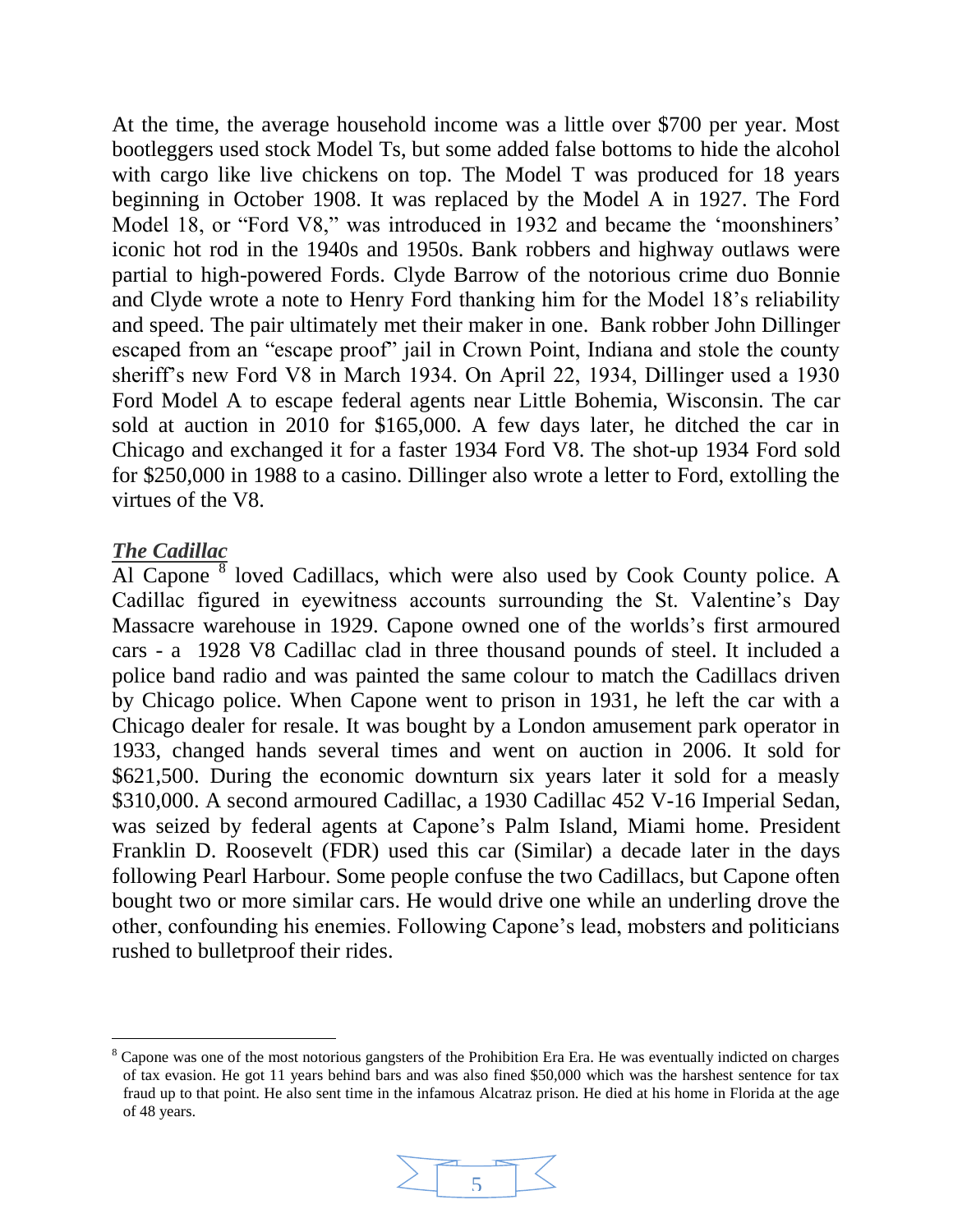A [1931 armour-plated Lincoln](http://www.youtube.com/watch?v=WLB5S8GSRX0) owned by gangster Dutch Schultz was sold at auctioned at Christie's in 1999, replete with 105 bullet holes. Mickey Cohen sold his bulletproof [1940s Cadillac Coupe de Ville](http://www.pulpinternational.com/pulp/entry/Photos-of-the-bulletproof-Cadillac-coupe-owned-gangster-Mickey-Cohen.html) for \$12,000 in 1951. Even the Popemobile owes its existence to Capone.

# *The Packard*

The [Packard](http://www.supercars.net/cars/1423.html) was the epitome of the gangster car. It outsold Cadillac as the American luxury brand. Capone owned a 1925 Packard Phaeton, which is now on display at the Auto Museum in [Salt Lake City, Utah.](http://maps.google.com/maps?ll=40.75,-111.883333333&spn=0.1,0.1&q=40.75,-111.883333333%20(Salt%20Lake%20City)&t=h) The last new Capone cars were a pair of 1947 Packard Custom Super 8s purchased after he retired to Florida. Franklin D. Roosevelt's Packard V12 was outfitted with bulletproof glass. Bugsy Siegel traveled in a 1933 Packard V12 limousine, which was later displayed in the lobby of Vegas' Tropicana Hotel. In 1936, Packard produced just 682 of the amazing V12 Victoria convertibles. If you could find one, today the car would sell for \$400,000.

### *The Chrysler*

Muscular Chryslers were also popular with gangsters. [Jack "Legs"](http://en.wikipedia.org/wiki/Jack_Diamond_%28gangster%29) Diamond bought a 1932 Chrysler Imperial Sedan in Florida. The current owner is an Australian who bought the car from an elderly gentleman, Monte Gillespie, in Indiana for \$35,000 – half its true value. When the car was lifted on a hoist in August 2011, a steel box was found welded to the undercarriage. No one knows what was inside because Customs confiscated the contents. Three black cases were strapped on the trunk. One bore a luggage tag from The Hotel Seymour on West 45 Street in [New York.](http://maps.google.com/maps?ll=40.7166666667,-74.0&spn=0.1,0.1&q=40.7166666667,-74.0%20(New%20York%20City)&t=h) "Legs" may have hidden in there himself.

### *The Duisenberg*

Duisenberg's and Rolls-Royces were the hand-built toys of the super rich. By and large, Rolls-Royces were too heavy and slow for gangsters; those were driven by robber barons and tycoons who engaged in 'legitimate' thievery. Gangsters preferred Duisenberg's. Just 480 [Duisenberg's](http://en.wikipedia.org/wiki/Duesenberg) were made between 1929 and 1938. Hollywood heart-throb Clark Gable bought one. So did a number of high-profile mobsters. Conman J[ake "The Barber" Factor](http://en.wikipedia.org/wiki/John_Factor) owned [a 1930 Duisenberg](http://jalopnik.com/119541/mobsters-duesenberg-j-fetches-880000-at-auction) J which sold at auction in 2004 for \$880,000. [Owney "The Killer" Madden,](http://en.wikipedia.org/wiki/Owney_Madden) a New York gangster who owned the Cotton Club and was pals with Dutch Shultz, also had a [Model J.](http://journalstar.com/news/state-and-regional/nebraska/article_18fbe549-e24e-53fe-9e00-28fef1444e35.html) It's now part of the Bill Smith Collection of American Speed Cars. A [1931 Duisenberg](http://www.phillyneighbors.com/PhillyGangsters/index.htm) was the prized possession of Philadelphia bootlegger Mickey Duffy. Capone allegedly owned a Duisenberg, which was restored by the son of Capone's mistress, [Gladys Walton.](http://www.beverlyhillssheet.com/acrobat/sept_06.pdf)

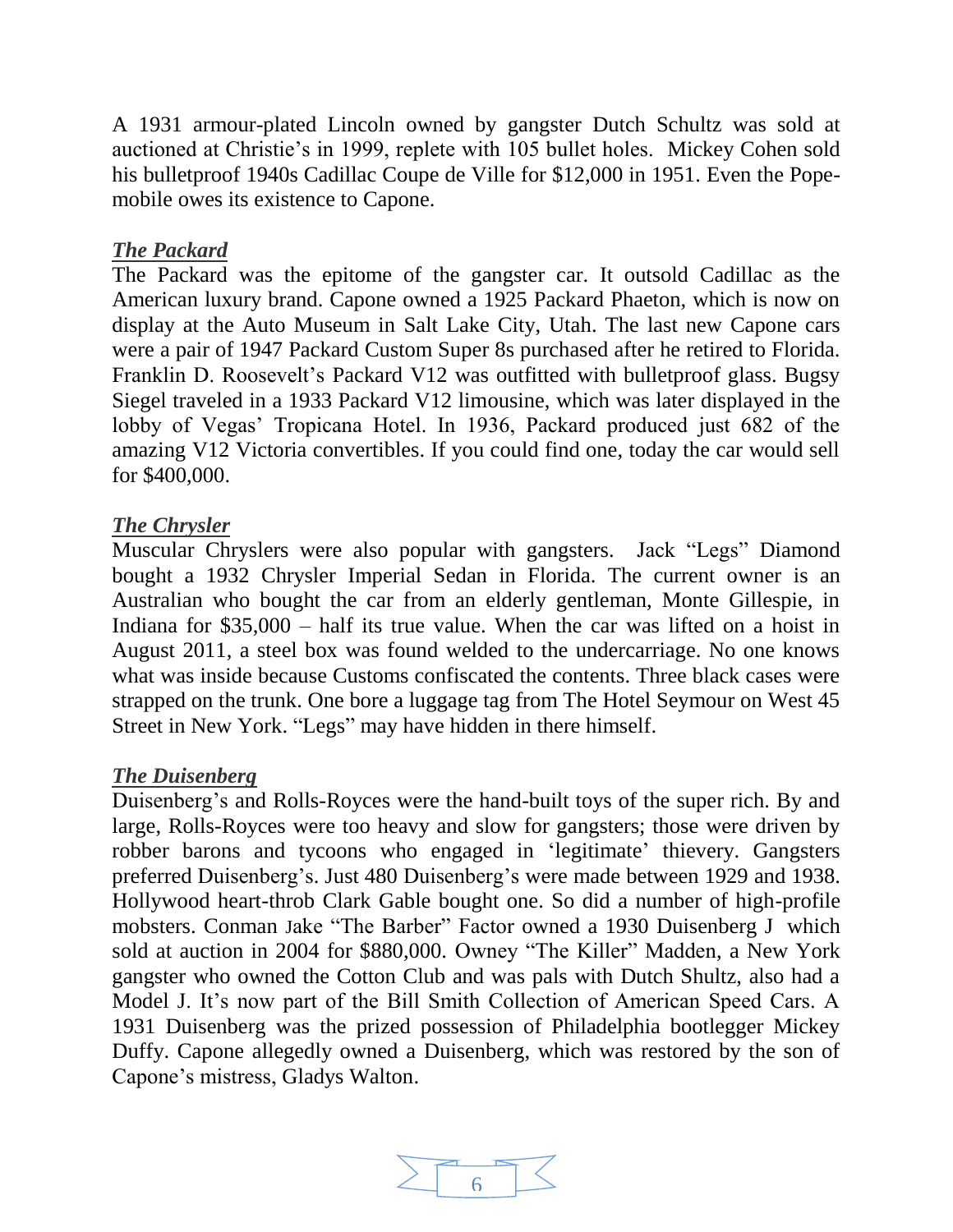Capone built the Two Bunch Palms in [Desert Hot Springs, California](http://maps.google.com/maps?ll=33.9611111111,-116.508055556&spn=0.1,0.1&q=33.9611111111,-116.508055556%20(Desert%20Hot%20Springs%2C%20California)&t=h) as their love nest. It's worth noting that Capone died from advanced syphilis and had many mistresses. *(Capone was eventually brought down due to tax evasion. Ed.)*

# *Emil Francis Denemark*

Most of the Capone gang bought their cars from Chicago auto dealer Emil Denemark, whose wife Jennie was alleged to have been Capone's mother-in-law. In the 1920s, Denemark was dealing heavily with the Capone gang. Al Capone purchased a Cadillac from Denemark in 1925 under the name "Mr. Brown." In February 1927, Denemark's house on Clinton Avenue in Oak Park was firebombed while his children and their nanny were inside. Within a month, his auto showroom was also bombed and his chauffeur was shot to death. Emil Denemark Cadillac was originally located on W. Ogden Avenue, but later moved to S. Pulaski Road. Denemark became the biggest General Motors agency on the South Side of Chicago. A lengthy report addressed to the Intelligence Unit Chief of the Bureau of Internal Revenue states that Capone was caught in October 1931 attempting to sell his home in Florida, along with two yachts and other items, for \$150,000 cash. One of the two sixteen's (V16 Cadillacs) is mentioned among other vehicles; given that these two sixteen's had made their way into the headlines and grabbed the attention of the Federal Agency, the older, armored Model 341A sedan was evidently overlooked while it lay quietly tucked away in a Chicago garage. The timing and circumstances suggest that the car was consigned to the agent at the behest of Capone and that agent was Emil Denemark.

### *Joseph P. Bergl*

Denemark wasn't the only auto dealer who got rich doing business with the mob. Joe Bergl supplied customized cars with armour and devices such as smokescreens. He had two garages, one at 5346 W. Cernak (22nd Street) next to the Cotton Club, owned by Ralph Capone, and another on Austin Boulevard. His clients included George "Machine Gun" Kelly, Vernon Miller, the Barker Gang, and Capone associates. Bergl was financed by Gus Winkler, who was thought to be one of the St. Valentine's Day shooters along with Fred "Killer" Burke. Bergl and Winkler were arrested in September 1933 when an armored car used by the Barker gang was traced back to Bergl's garage. Less than a month later, Bergl, who was already in jail, was accused along with reputed bootlegger Charles Caplan of having hidden George and Kathryn Kelly for five days in Chicago before the pair was captured in Memphis. By the 1950s, a man called Baron was a mob kingpin in Vegas and a successful Chicago car dealer with lucrative contracts to repair city police cars. Joe Bergl's wife, Marie, was in a fatal car accident in 1936.

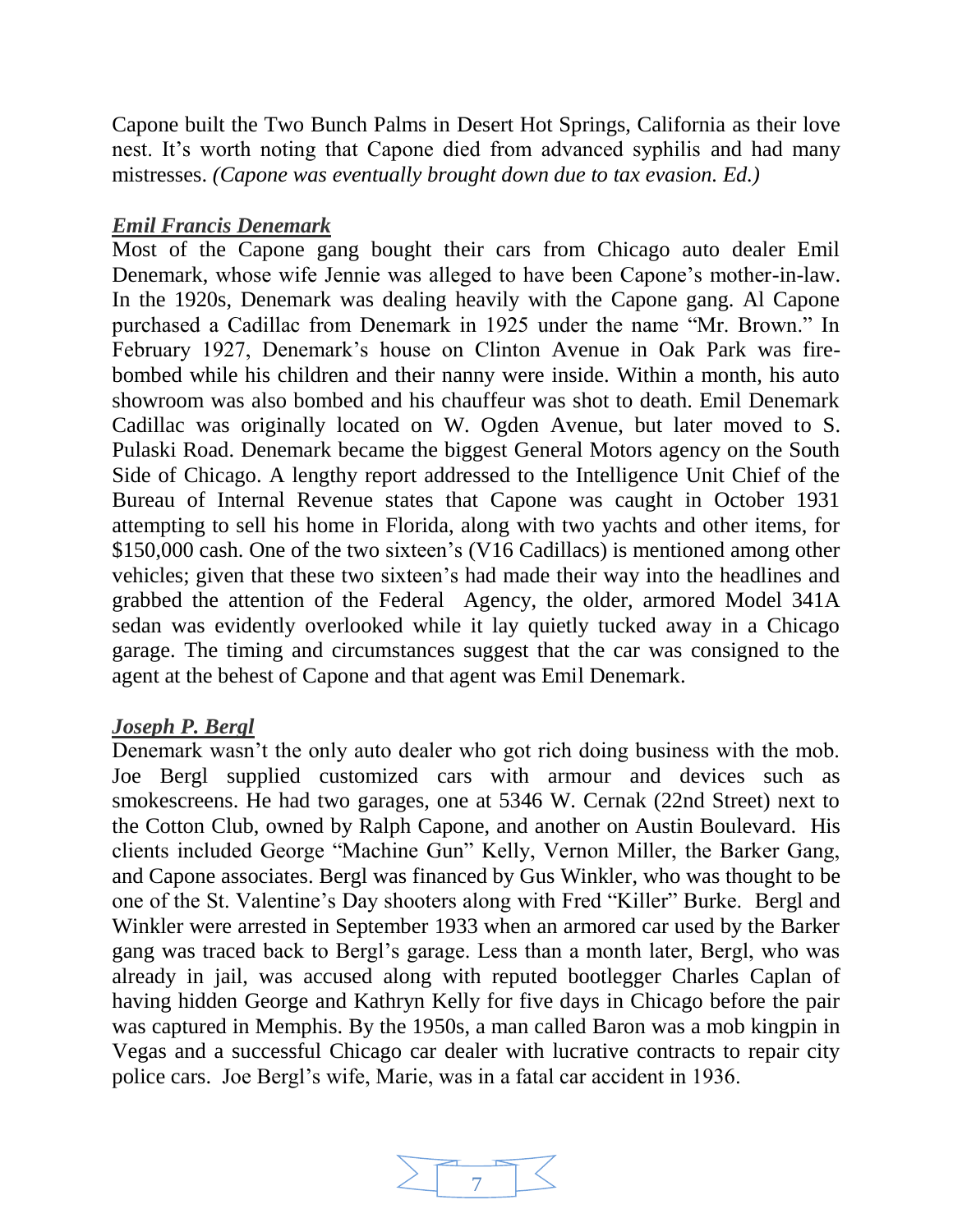On the rebound, Bergl married a heavy drinker named Claire, but the marriage was short lived. He then married a showgirl from the Chez Pareee Club named Dorothy Johnson. He died September 26, 1950 at the age of 49 and the Bergl Chevrolet Sales agency was sold to Joe's former salesman, George Pavlicek. Pavlicek began with Bergl in 1929 and became general manager in 1937. He owned the dealership from 1950 to 1978, retiring to Naples, Florida where he died in 1991. One of Joe Bergl's nephews, Emil Bergl, founded Community Chevrolet on W. Ogden Avenue in 1950. It later became Jack Phelan Chevrolet.

#### *Clarence Lieder*

Bergl's competitor was Clarence Lieder, a Polish Jew who owned the Oakley Auto Construction Company at 2500 West Division Street. Lieder had grown up in The Patch with Lester Gillis, a.k.a. "Baby Face" Nelson. Both men loved cars. Nelson was a skilled mechanic before he became a bank robber, and raced a car built by Lieder at Robey Speedway, circa 1930. For mobsters like Al Capone, who ran the same Chicago streets that visitors took to the 2017 Chicago Auto Show, car choice had less to do with horsepower and showy design than features like superior braking and running boards. Enter Capone's 1928 Cadillac sedan. Low-key or flashy, custom or stock, cars have always been an important part of gangster life, particularly during the Mafia's heyday from the 1920s to the early 1980s. After all, heists required getaways, and corpses needed, well, trunks. Just as in the movies, vehicles often served as mobile whacking sites. Running boards were especially handy during shootouts. Although the kind of vehicles gangs preferred ran the gamut, a few were particularly popular. One mobster favorite was the Ford Model V8. Introduced in 1932, it was touted as an affordable big-engine car and swiftly became associated with 1930s gangland. Favoured by Chicago gangster John Dillinger, Bonnie and Clyde and "Baby Face" Nelson for its iconic design and robust power, the innovative car became known as the height of mobster mobility. Dillinger also is said to have owned a Model A, and Clyde Barrow wrote a letter to founder Henry Ford thanking him for the car's dependability and speed. Another top marque of La Cosa Nostra was the Lincoln Continental, especially Mark III to Mark VIII. Often spotted on New York streets from the late 1960s through the 1990s, the whip had a bold, slightly threatening presence and was driven by, among others, Carlos Gambino, Paul Castellano and Richard "The Iceman" Kuklinski. "The Godfather" film featured the 1941 Continental. Not the most pedestrian of vehicles, the stately Rolls Royce Silver Ghost was particularly popular with mobsters during the Roaring '20s. Wiseguys like Johnny Torrio and Arnold Rothstein each had one. Other notable underworld wheels include the 1975 Chevy Malibu.

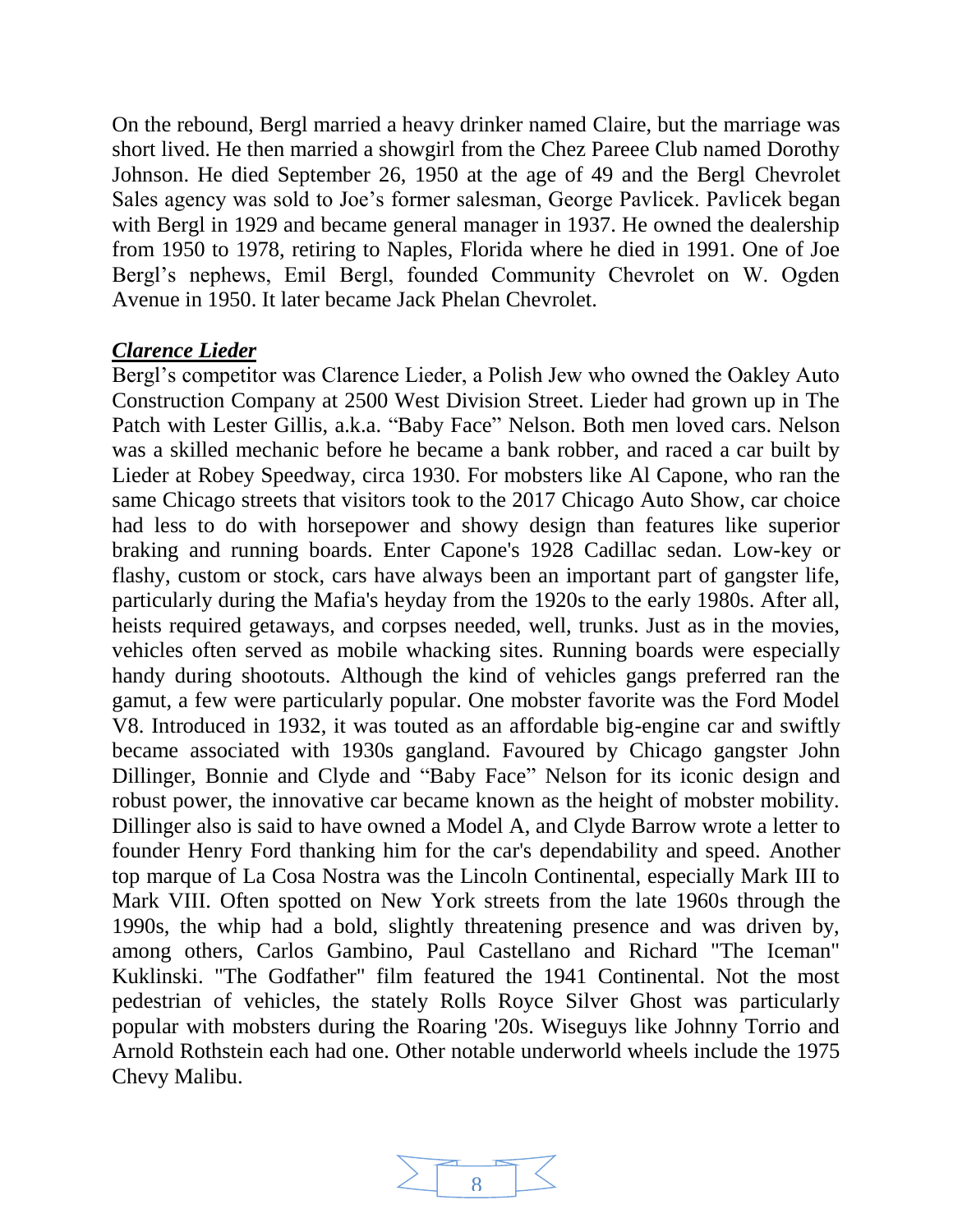Whitey Bulger customized one with a device that could emit smoke or drop oil from the rear. *(Within hours of arriving at a West Virginia prison on 30 October 2018, Whitey aged 89 – Boston's notorious crime boss – was pummeled to death by a padlock stuffed inside a sock. The beating was so forceful that it displaced his eyeballs. Ed.)* Bootleggers in general liked the inconspicuousness of Chevrolets and Fords, hooking them up with secret compartments, brawny suspensions and a way to dump contraband if they were on the losing end of a cop chase. Ubiquitous Ford Model T's during Prohibition often would be outfitted with fake undercarriages to hold liquor. While living in exile in Italy in the 1950s, Charles "Lucky" Luciano was known for tooling around in late-model Oldsmobiles with New Jersey or New York license plates, said organized crime historian Christian Cipollini. Meanwhile, Jake "The Barber" Factor, Owney "The Killer" Madden and Dutch Schultz were fans of luxury maker Duesenberg.

# *"In the '60s, Dodge Darts were big. Some of the older bosses didn't flash — they were more circumspect,"* said noted mob author Scott M. Deitche. *"Wiseguys liked Caddies and Town Cars, but some of the younger ones got a little flashy."*

Customizers did brisk business. Capone's Caddy, for example, was painted green and white to match cop cars, and was also outfitted with bespoke features like police band radio, inch-thick glass, and side windows with holes for Tommy guns. The rear window also could be lowered to allow fellow mobsters to blaze at pursuers. Doors were lined with more than 3,000 pounds of armour. Just as nearly all Mafia families had repair garages that serviced only them, most members, for obvious reasons, didn't shop at stores for cars. Capone and his henchmen reportedly bought their rides from a dealer who had married into Capone's family, and from a man who also handled customization. Some mobsters owned dealerships, Deitche said, while others favored stolen cars—usually in a dark color—for use during hits.

*"The really bad guys would walk around Brooklyn, and when they needed a car they had people to steal it,"* Cipollini said. *"When they were done with it they'd take it to their favorite junk yard and have mechanics tear it apart and remove any pieces, because they generally had killed someone in the vehicle or around it."*

In recent years, organized crime bosses have traded their high-end sedans for luxury SUVs, said mob expert Scott Burnstein.

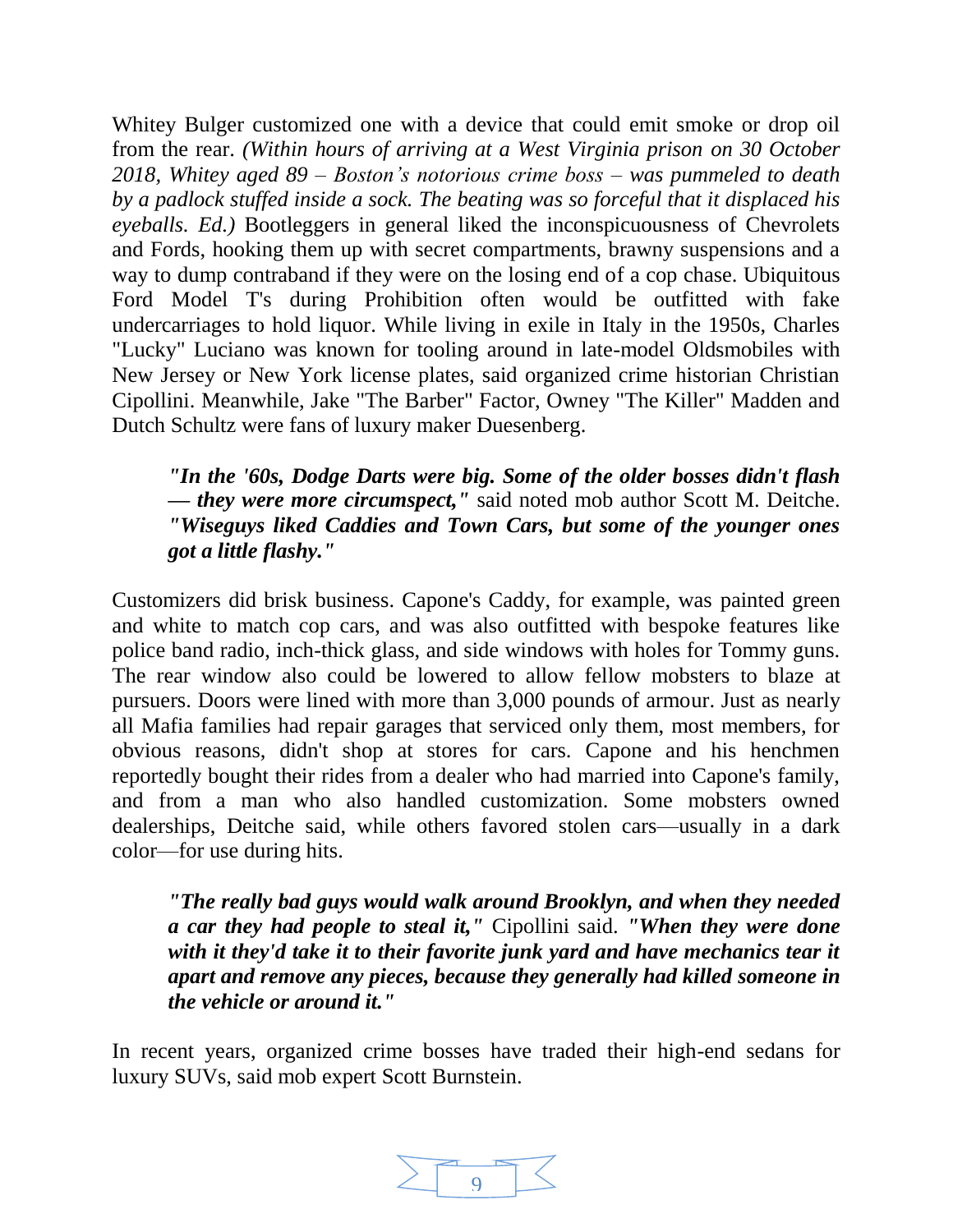Anthony "Little Tony" Zizzo, a high-ranking mobster and a reputed member of the notorious Chicago Outfit, had been driving a Jeep Cherokee when he disappeared in 2006. In the end, you never know: those new cars on the garage showroom floor just may be prized for something more than fuel economy and aerodynamics.

# *NASCAR Rooted in Prohibition Bootlegging*

l

For bootlegging, the idea was fairly simple – take a car that looked ordinary on the outside, modify the engine for greater speed, remove the floorboards, passenger and back seats to store as many cases of illegal liquor as possible, strengthen up suspension to handle the weight, a dirt-protecting plate in front of the radiator and deliver the prohibited booze to customers by outsmarting and outrunning the authorities. To elude Federal Agents, sheriffs and cops, these daring 'runners' needed sharp driving skills to speed and manouvere along dirt, gravel, single-lane back- roads after dark and at time with their headlights turned off. Even before prohibition came to an end in 1933, racing these high-powered cars became a popular pastime among the 'runners' in North Carolina, Virginia, Tennessee and elsewhere in the South. They raced each other in cars like the Ford models on weekends out in the country and on makeshift dirt tracks. <sup>9</sup> Such were the bootlegger roots of the stock car, and what would evolve into the National Association for Stock Car Auto Racing (NASCAR) in 1947. Booze runners looked for good mechanics who knew how to 'soup-up' their cars, handle better than the basic police cars. This became even more important 1932, when Ford introduced its V8 car (eight cylinders) a powerful car that runners started using as did police departments to keep pace. Driving fast along winding mountainous roads, 'runners' taught themselves to be the best stock car drivers of the era. Many future NASCAR drivers cut their teeth bootlegging illegal moonshine in the 1940s, such as Hall of Fame recipient, Junior Johnson, who won his learner's permit before his NASCAR debut in 1955. Edmund Fahey of Spokane, Washington, who smuggled cases of Scotch whiskey from Canada inside his modified Buick across the border in the early 1920s, wrote in his 1972 autobiography that 'runners' had to guard against getting punctures due to the flimsy tubed tyres and be good roadside mechanics, almost like a race car driver and a crew in one.

*"The rum smuggler put his cars through mechanical tests as tough as those devised by test drivers,"* he wrote. *"Tyres were put to the severest possible tests.* 



<sup>9</sup> *NASCAR Rooted In Prohibition Bootlegging*. Prohibition an interactive history. prohibition.themobmuseum.org (Last accessed 5 September 2020).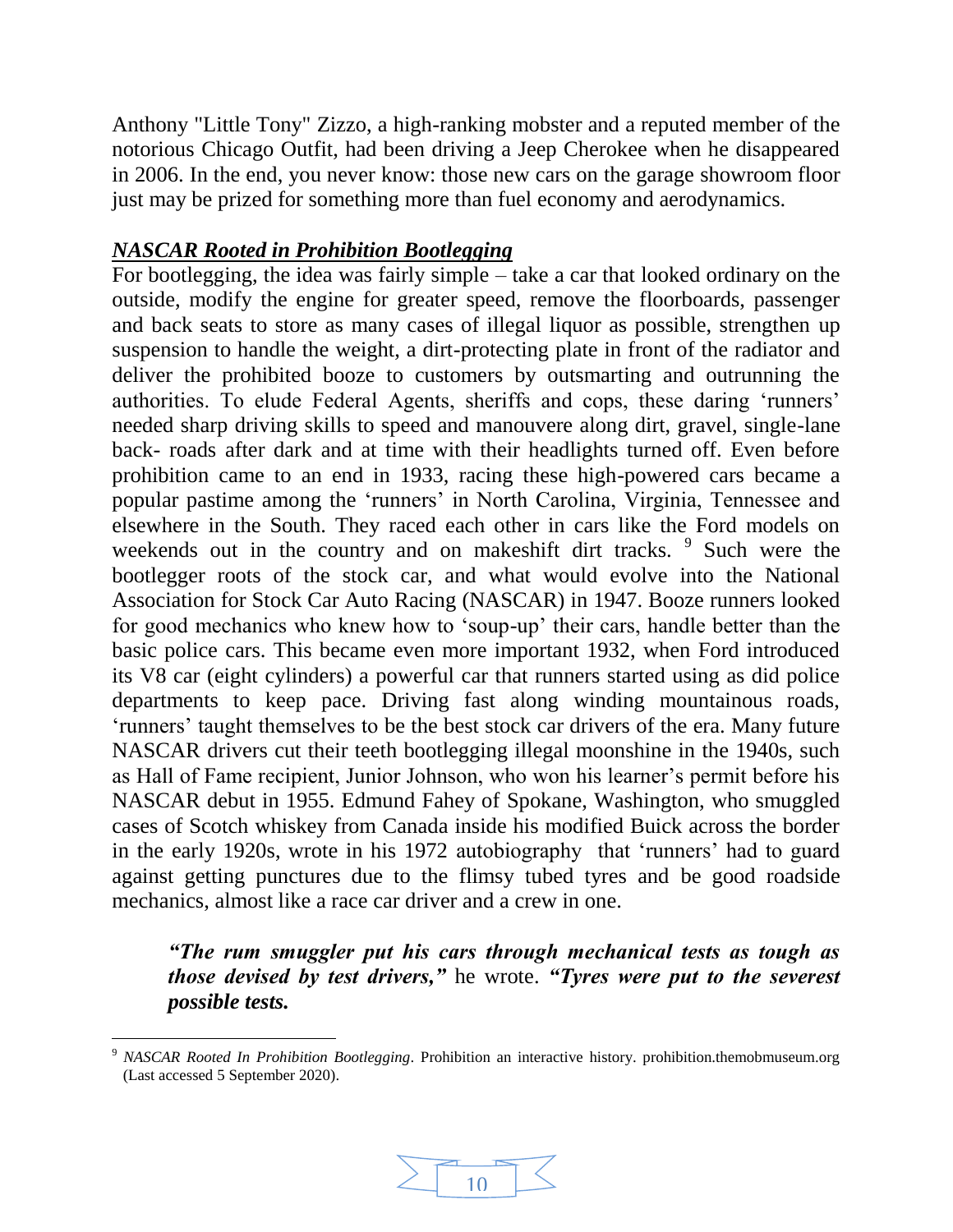*Heavy loads, hauled over the toughest of roads often at reckless speeds, kept the rubber on your car always under the utmost strain. Therefore, the rum smuggler at all times used the best tyres that could be bought. In fact, several companies developed tyres especially for the rum-running trade. Many a runner served time in jail simply because his rubber failed him at some critical moment."*

Fahey dropped out of the runners' racket after being arrested and serving a sixmonth prison sentence in the mid-20s and did not end up as a racer. The legacy of the Prohibition 'runner' went beyond backwoods racing in 1936, when the City of Daytona, Florida, held the first organized stock car race as a promotion. It lost money, but a prohibition-era mechanic named Bill France, who was placed fifth in the race, was determined to find a way to organize stock car racing. It took him more than a decade, but NASCAR's organization set a simple set of rules for racetracks and formalized the sport. The first NASCAR race was held in Daytona on 5 February 1948. The winner, in a modified Ford, was Red Byron, a former moonshine 'runner'. <sup>10</sup>

#### *Conclusion*

l

When we imagine the "Roaring 20s" and the heyday of Chicago gangsters, one of the most iconic images are the cars they drove. What types of vehicles were they, exactly? And what made certain models popular with organized crime? Specific features were of particular use for gangsters in Chicago. Of course, a showy design and high horsepower were desired by some who wanted to flash their success. But for others, a subdued ride that blended in with the rest was best for staying incognito. Of particular importance were features like good brakes and running boards. A good and reliable vehicle was necessary for getting away from the scene of a heist. Running boards could come in handy for providing cover during shootouts. And voluminous trunk room was essential for, well, "human cargo." <sup>11</sup> Detroit was the epicentre the auto- mobilized world. It rightly earned its "Motor City" moniker churning out cars at a record-breaking pace throughout the early  $20<sup>th</sup>$  century. In 1910, Detroit-based car companies produced 63pc of all the cars that made it to the market. By 1915, thirteen of the fifteen leading vehicle makers listed their primary factories addresses in the Detroit Metro region. <sup>12</sup>

<sup>&</sup>lt;sup>12</sup> Joseph Bogga may 2019 (Thesis) for Master of Arts. *Prohibition proving ground: Automobile culture and dry enforcement on the Toledo-Detroit-Windsor corridor. 1913 – 1933.*



<sup>&</sup>lt;sup>10</sup> *NASCAR Rooted In Prohibition Bootlegging*. Prohibition an interactive history. prohibition.themobmuseum.org (Last accessed 5 September 2020).

<sup>11</sup> Mitsubishi Motors. 8 March 2020. *What vehicles are Chicago gangsters known for?* countrusidemitsubishi.com